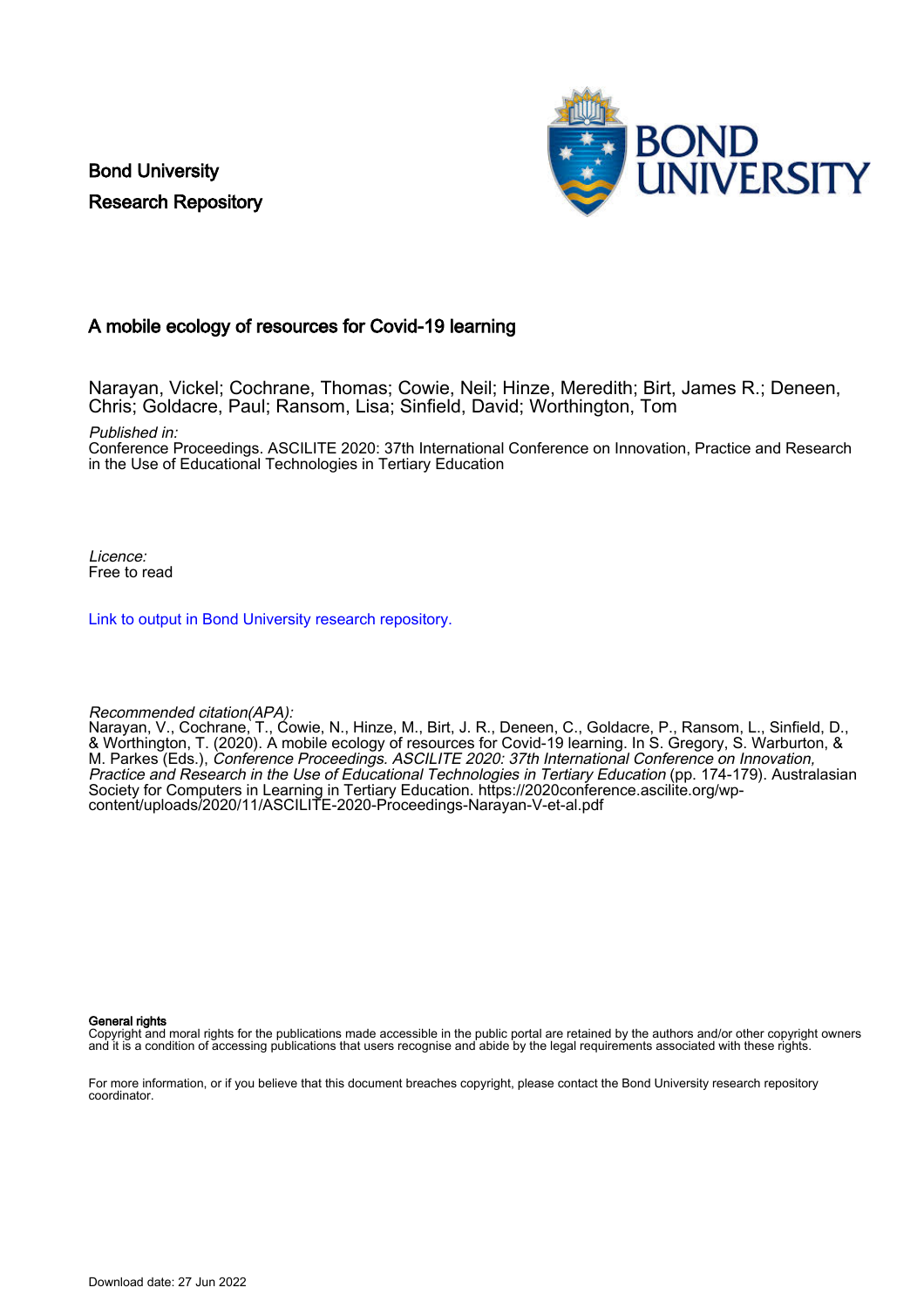

**ASCILITE 2020**

*ASCILITE's first Virtual Conference*



# **A mobile ecology of resources for Covid-19 learning**

Mobile devices and a vast array of accompanying applications offer significant affordances to create, consume, share, collaborate and communicate—affordances that could be easily leveraged to facilitate meaningful learning. A positive disruption arising from Covid-19 that aligns with the affordances of mobile learning is the uncoupling of time and space in the learning process. Traditionally formal learning is a process that is predominately viewed as an experience that is 'timetabled'— scheduled to eventuate at a 'place'—lecture or a tutorial (or similar) in a room or lecture theatre. In this concise paper, an ecology of resources is discussed along with guiding principles for designing and facilitating uncoupled authentic and student-determined learning post the emergency remote teaching phase.

Keywords: Mobile learning, ecology of resources, Covid-19, collaborative learning

# **Introduction**

Educators around the world have had to switch to emergency remote teaching in a matter of days, for some it happened overnight (Bozkurt et al, 2020). While students have always met the educators in their space that is equipped and set up for learning and teaching (e.g. computer labs, simulation rooms, tutorial spaces and lecture rooms), Covid-19 meant the educators now had to venture into spaces students dwelt in to facilitate learning, as they learnt from home. More so, a lot of what students did and how they learnt depended on the devices they owned, resources they had access to and internet connectivity. To ensure access and an equitable learning experience many universities created and supported learning using a virtual private network (VPN), in particular, for students in China. Many campuses closed completely, and staff and students were requested to carry out their courses from home. The switch to emergency remote teaching made it clear, even to those that were already working online, that there were going to be an enormous number of challenges (Crawford et al, 2020). These challenges included the need for teachers to rethink their teaching approach, course design, assessment, strategies for facilitating learning (learning tasks and activities) and access to content, which would normally be delivered in a physical space through a lecture. In addition, for many, working at home would have been a challenge in itself with issues of Wi-Fi connectivity, privacy and the disruption caused by the blurring of work and home environments.

The ASCILITE Mobile Learning SIG established in 2016 consists of a group of teacher-researchers specializing in mobile technology who meet online to discuss and research the opportunities that mobile learning offers (Author1 & Author2, 2018). The SIG responded to the Covid-19 situation by creating a number of collaborative documents over a six month period with the aim of supporting staff and students in higher education. The SIG has members based in several countries, including New Zealand, Australia, the UK and Japan, who bring an international perspective to the affordances and limitations of mobile learning. One of these documents is a cocurated selection of mobile tools that can be used to respond to the challenges of emergency remote teaching. This paper will describe how this Ecology of Resources (EoR) (Luckin, 2008) was created, list the main tools that are included, and make a number of recommendations in terms of implementing mobile learning.

# **Literature review**

Over the last decade, the ownership of mobile devices and, in particular, smart mobile devices (phones and tablets) and accessories (VR headsets, smartwatch, etc.) have increased at a phenomenal rate (Pew Research Centre, 2019). A high percentage of students entering higher education in Australia and New Zealand own these devices, almost comparable to the rate of ownership of laptops (Beetham, Newman, & Knight, 2019). Mobile devices and the plethora of accompanying applications offer significant affordances to create, consume, share, collaborate, co-create and communicate—affordances that could be easily leveraged to facilitate meaningful learning (Author2, Author3, & Author1, 2019). A positive disruption arising from Covid-19 that deserves further investigation but aligns with mobile learning is the uncoupling of time and space in the learning process (Sharples, 2015). Formal learning is a process that is predominately viewed as an experience that is 'timetabled'— scheduled to eventuate at a 'place'—lecture or a tutorial (or similar) in a room or lecture theatre.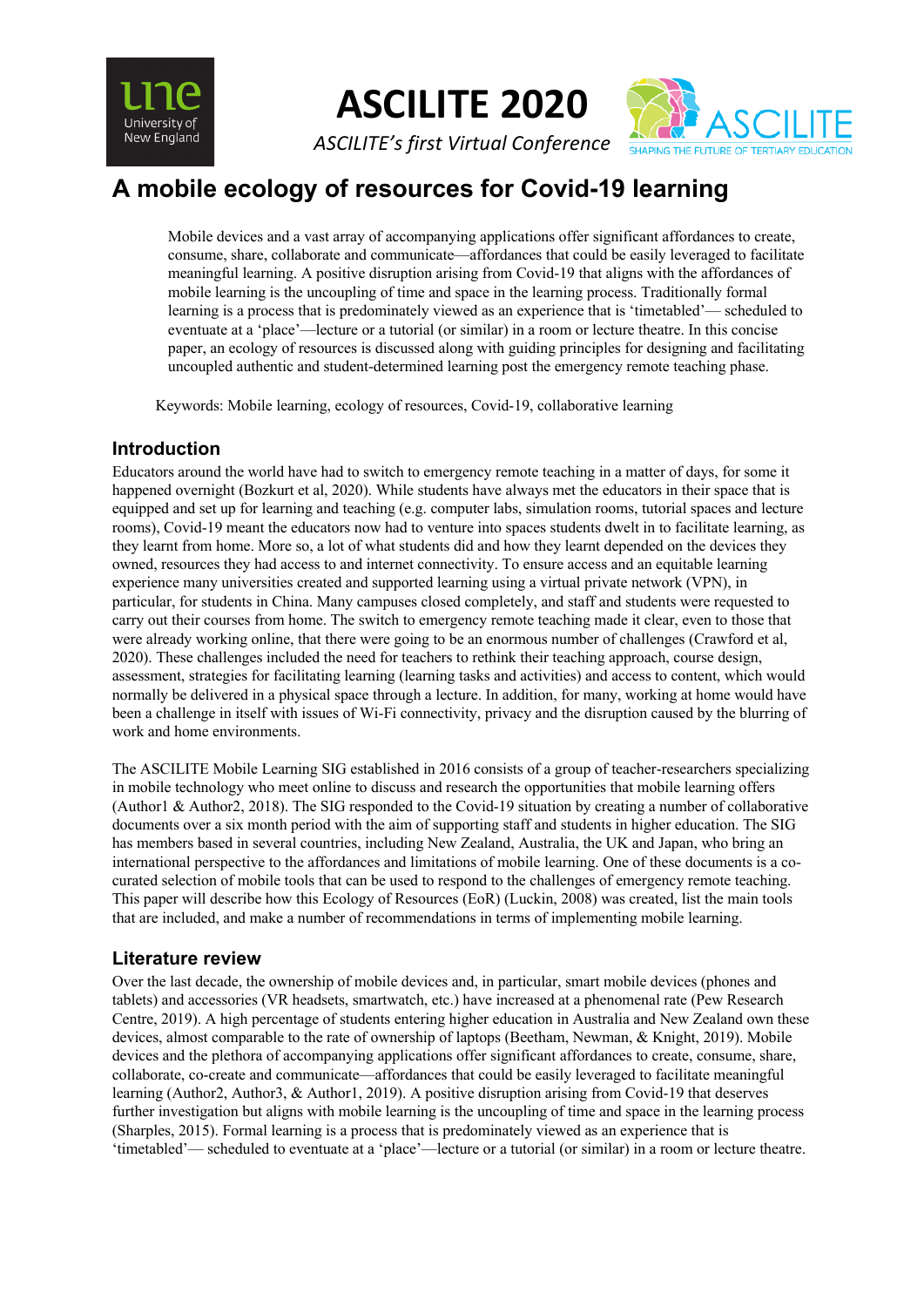Uncoupling the two constant variables that have dominated learning and teaching requires a significant rethink and understanding of where and how learning occurs (Beetham and Sharpe, 2020). To begin, it implies that learning can occur at any time and any place. Perhaps a critical question to ask at this juncture is at what times and what places/spaces. Central to this argument is the fact that educational institutions no longer have control over this process—for a change students do. The contexts where learning and teaching occurred changed overnight during the emergency remote online teaching phase—off-campus and into the informal spaces students dwell in—including the cultural, social, digital and temporal spaces (Bachmair & Pachler, 2014). This change significantly impacts the type of content that is traditionally created by the teacher for the students, the learning tasks and activities, assessment and learning scaffolds. Agreeing with this, Beetham, Newmen and Knight (2019) state that when digital technologies are effectively integrated into the design of the course and facilitation processes, it enables independent learning and allows the students 'to fit learning into their life more easily' (p. 13). With increased learner autonomy in the process, the students are able to drive and determine their own learning path and processes (Hase and Kenyon, 2000), find true-collaborators to scaffold their learning and learn in authentic contexts (Author2, Author3 and Author1, 2019).

Another significant rethink that is required when space and time are uncoupled is the role of the learning environment (Holland, 2019). A consistent ingredient ever-present in higher education is the use of a learning management system (LMS). While in a formal learning environment, effective use of an LMS may complement learning, Luckin (2008) suggests an alternative learner-centric ecology of resources model (EoR) to scaffold learning in student spaces. Luckin espouses an EoR as a collection of people (knowledgeable others), resources (technology, books, digital resources, the library, etc.) and environment (cultural, social, digital and temporal), where the learner's interactions between the three elements create a context for the student to create new meaning and knowledge. An EoR is not a static collection of people, resources and environment rather an ondemand ecology that the learner might create to inform the learning process—it is dynamic, collaborative, social and changes according to the needs for the learner. The following section discusses how the mobile EoR was created as part of the Mobile learning SIG.

#### **Methodology**

The idea for a teaching and learning resource comprised of research-informed practical strategies to leverage the unique affordances of mobile devices to respond to the enormity of challenges to upskilling academic staff in their rapid shift to online learning drew upon several activities that the SIG engaged with over a number of weeks through their weekly webinar series. The weekly webinars discussed a range of emerging current topics, two-minute tips, and presentations of best practice from invited guests. Some of the resources that the SIG drew upon for discussions included recently published practical guides for Web 2 (Bower & Torrington, 2020), facilitating open book exams (Deneen, 2020), designing authentic mobile learning (Author1, 2020), JISC reports (Newman, Beetham, & Knight, 2019), and a guest presentation calling for capitalising on opportunity within chaos (Blaschke, 2020). The SIG chose PADLET as a rapid development platform to co-create a mobile learning ecology of resources guide. Over two weeks the SIG collaborated to create and curate this guide both synchronously via Zoom, and asynchronously and involved critical SIG member reflections on practice and on their research in mobile learning.

As summarised in Figure 1, the co-created Padlet resource was structured around several key themes brainstormed by the SIG members. The Padlet drew upon the SIG expertise in various discipline contexts and knowledge of the literature, illustrated by a range of best practice ideas and resources collated under these central themes. The key themes were structured around the authentic use of mobile learning, focusing upon the learning and teaching strategies enabled by the unique affordances of mobile devices, with a focus upon moving beyond substitution of pedagogical practice on a mobile platform to redefining the pedagogical possibilities afforded by mobile learning (Puentedura, 2010). The themes and tools are discussed in the next section.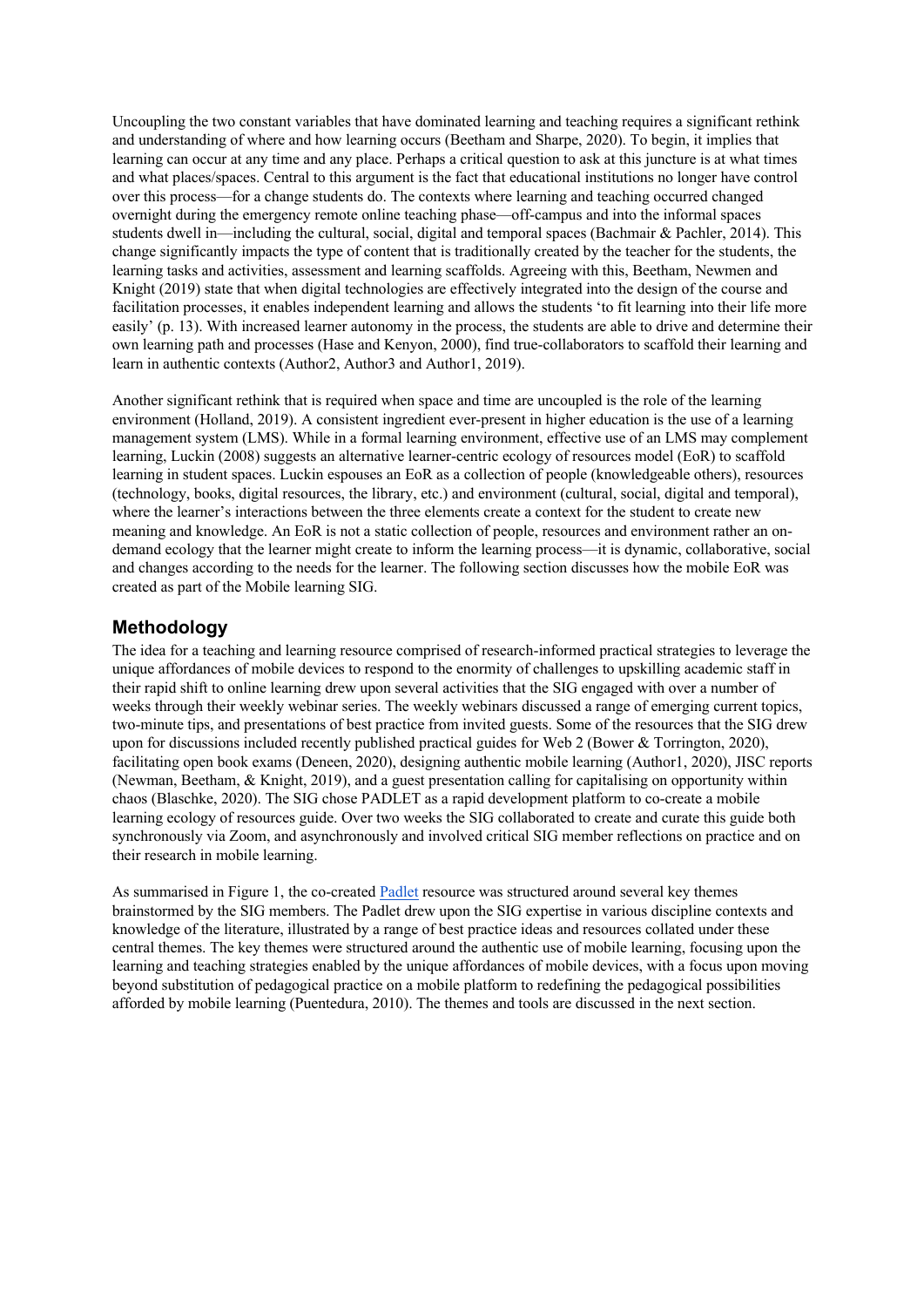

*Figure 1: Summary of key themes for A Mobile Ecology Of Resources (EoR) during the COVID-19 crisis*

# **Discussion**

Socio-cultural pedagogies dating back to Dewey (1916) have advocated collaboration, communication and cocreation as effective pedagogical strategies. It placed students at the center of the learning process and as main agents in creating knowledge and meaning through interaction in multiple contexts. Pre-Covid, there was perhaps no catalyst of this magnitude in academia to meet the students in their world. Covid-19 imposed significant limitations in a very short timeframe and in many instances created knowledge gaps that simply could not be attended to. The mobile EoR created by the SIG members based on reflections on their teaching, expertise, support strategies and research highlights three elements critical for designing and facilitating learning using mobile devices in student spaces. (1) Collaboration at an individual, group and class level including the ability to connect with others beyond peers and teachers synchronously and asynchronously. (2) The ability to create, capture, co-create and curate content for use in the learning process and (3) easy access to critical information and content. Central to the three elements is the role of mobile devices, its affordances and the app (application) ecology that support different types of engagement and learner actions in informal contexts. The different affordances act as mediators for establishing and encouraging interactions in the EoR between people, resources and environment (Bachmair & Pachler, 2014). Drawn from the Mobile EoR PADLET Table 1 provides an overview of three categories, mobile applications and how it may be implemented in learning and teaching during Covid-19.

| Category      | <b>Affordances</b>           | <b>Applications</b>                                                                                 | Implementation                                                                                                                                                  |
|---------------|------------------------------|-----------------------------------------------------------------------------------------------------|-----------------------------------------------------------------------------------------------------------------------------------------------------------------|
| Collaboration | Team<br>collaboration        | Slack, MS<br>Teams, Trello                                                                          | • Establish a learner community.<br>Encourage students to share resources, ideas and<br>$\bullet$<br>their work.<br>• Create group learning tasks and projects. |
|               | Synchronous<br>collaboration | Zoom and other<br>video live<br>streaming tools,<br>Teams chat,<br><b>Blackboard</b><br>Collaborate | • Utilise the time to create social presence<br>embedded in collaborative learning principles.<br>• Provide scaffolding and support.                            |

*Table 1: The EoR, affordances, tools and implementation*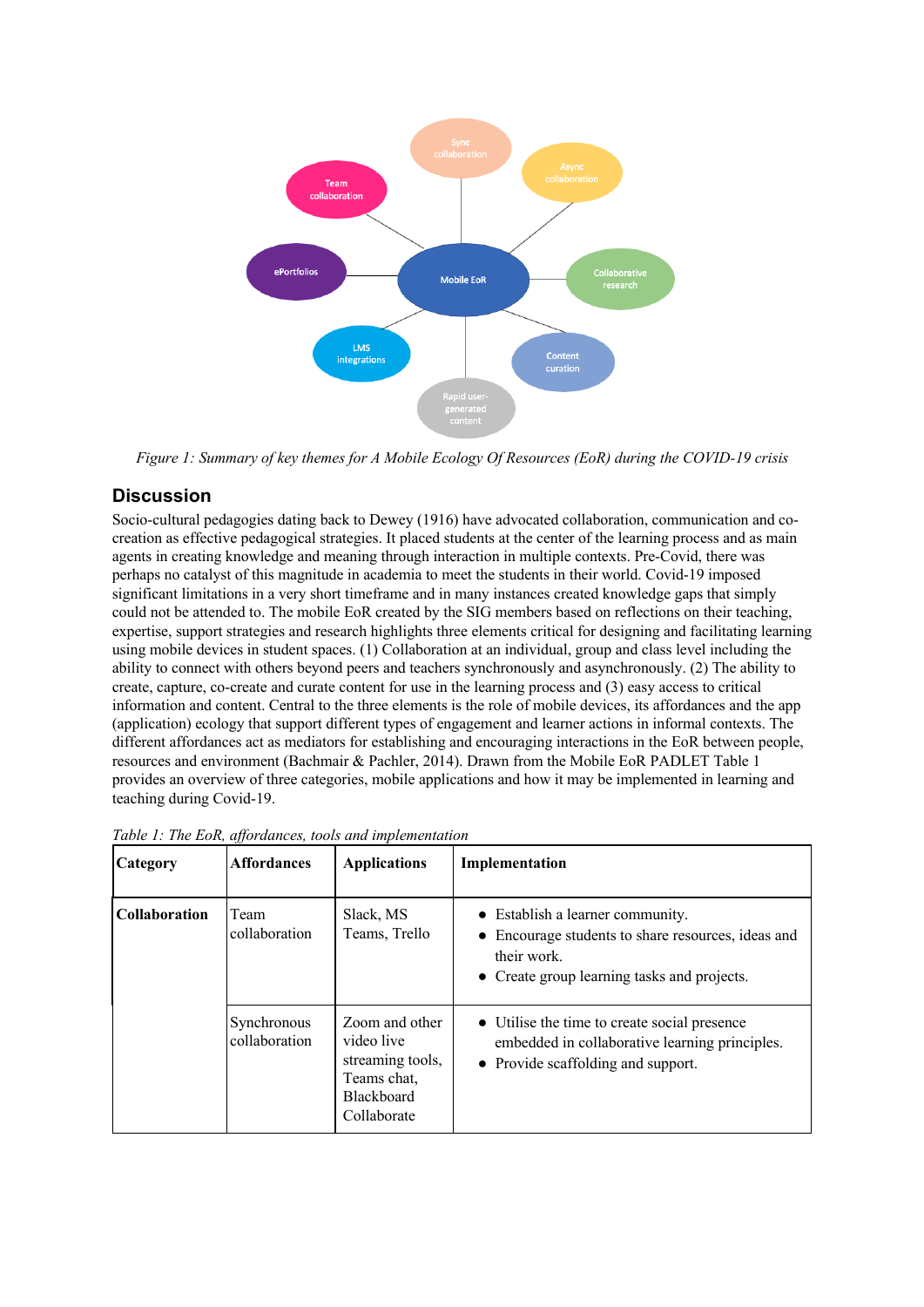|                                                | Asynchronous<br>collaboration       | Twitter,<br>WhatsApp,<br>Yammer,<br>Flipgrid, Padlet                                               | • Establish a learner community.<br>• Create learning tasks that enable communication<br>and co-creation between students and<br>knowledgeable others.<br>• Create tasks that students can complete at their<br>own time and pace.<br>Encourage students to create organic groups for<br>social and learning purposes. |
|------------------------------------------------|-------------------------------------|----------------------------------------------------------------------------------------------------|------------------------------------------------------------------------------------------------------------------------------------------------------------------------------------------------------------------------------------------------------------------------------------------------------------------------|
|                                                | Research<br>collaboration           | ResearchGate,<br>Mendeley,<br>academia.edu                                                         | • Create opportunities to share knowledge and<br>resources that might benefit others in class.                                                                                                                                                                                                                         |
| Create, curate<br>and capture                  | ePortfolio Apps                     | Behance,<br>WordPress,<br>PebblePad,<br>Padlet,<br>LinkedIn                                        | • Embed an ongoing semester-long assessment in<br>the course.<br>Encourage students to curate data and content as<br>part of their learning.<br>• Help students establish a professional online<br>identity.<br>Facilitate reflective learning.                                                                        |
|                                                | Rapid user-<br>generated<br>content | Video mobile<br>apps, Adobe<br>Creative Mobile<br>Suite, Filmic<br>Pro, Audio<br>recording apps    | • Allow students to experiment with their<br>knowledge in real-world contexts (or equivalent).<br>• Encourage students to capture multimedia<br>content as part of their learning journey.<br>Create tasks that require students to co-create<br>content and meaning together.                                         |
|                                                | Content<br>curation                 | RSS-<br>Flipboard, code<br>sharing -<br>GitHub, simple<br>web content -<br>Google Sites,<br>Padlet | • Integrate open educational resources in your<br>teaching.<br>• Encourage students to share and collect learning<br>resources for the web.<br>Encourage open learning—knowledge is<br>everywhere, it is a matter of where and how you<br>seek it.<br>Encourage tagging for resources at a class level.                |
| <b>Access to</b><br>content and<br>information | LMS Interaction LMS mobile          | apps, Quitch,<br>polling apps,<br>quiz apps                                                        | • Provide easy access to information and learning<br>resources.<br>• Create formative assessments.<br>Provide timely, supportive and constructive<br>feedback.                                                                                                                                                         |

# **Conclusions**

This concise paper provides a conceptual framework and guidance for implementing mobile learning that is informed by research and reflections on teaching practice from members of the ASCILITE Mobile SIG. Covid-19 took from academia elements that were prized and had been refined over many years—the affordances of being on campus. It proposed a new challenge to teachers, for some almost overnight, to venture into uncharted territory going beyond physical institutional barriers and into the student world. It created serious adversities for teachers and students alike, but it also created an unprecedented opportunity to look at learning from a student's